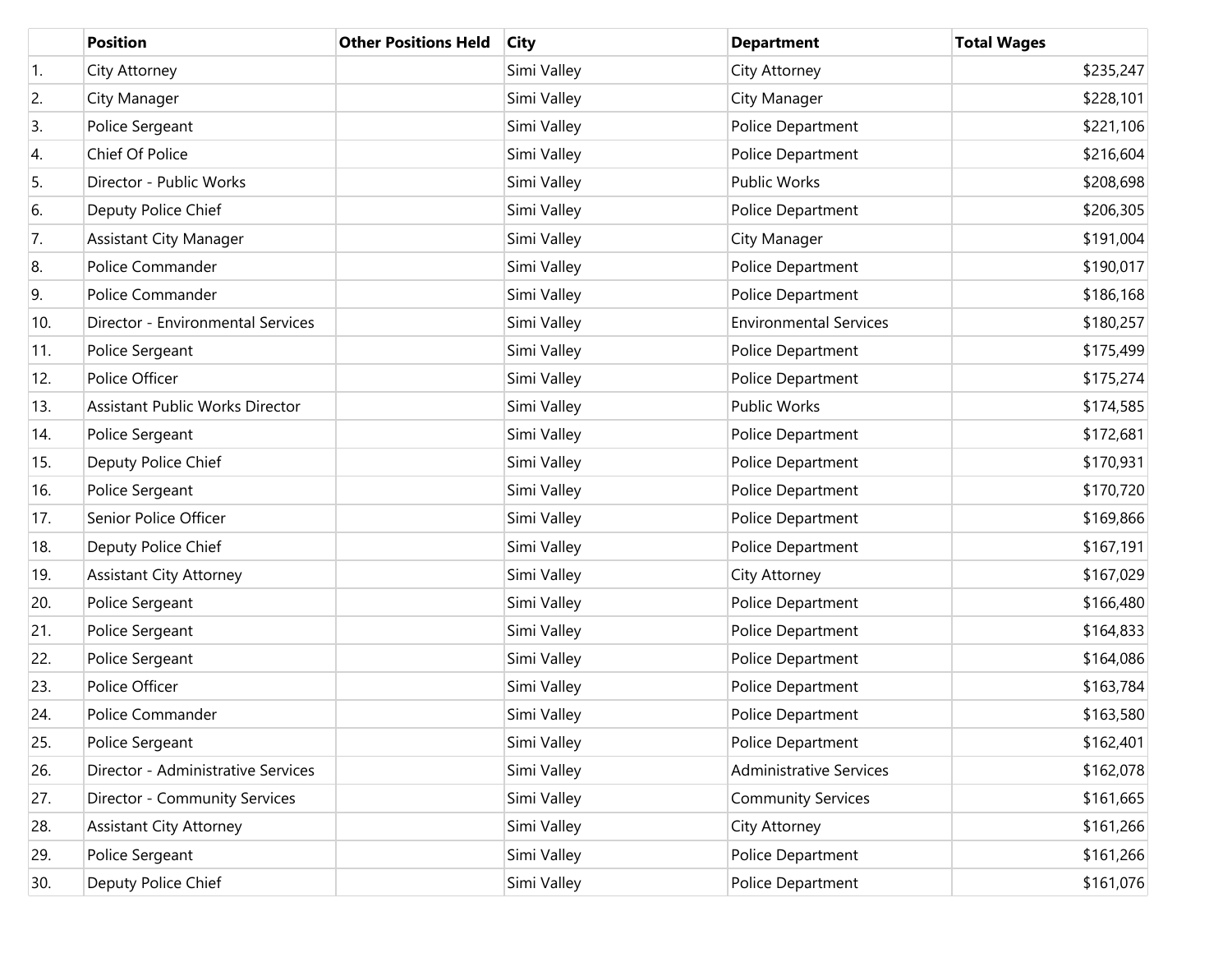| 31. | Deputy Director/Information<br>Services                | Simi Valley | <b>Administrative Services</b> | \$159,160 |
|-----|--------------------------------------------------------|-------------|--------------------------------|-----------|
| 32. | Police Officer                                         | Simi Valley | Police Department              | \$157,704 |
| 33. | Police Officer                                         | Simi Valley | Police Department              | \$152,705 |
| 34. | Deputy Director/Waterworks<br>Services                 | Simi Valley | Public Works                   | \$152,236 |
| 35. | Police Sergeant                                        | Simi Valley | Police Department              | \$151,454 |
| 36. | Police Sergeant                                        | Simi Valley | Police Department              | \$151,139 |
| 37. | Police Officer                                         | Simi Valley | Police Department              | \$150,853 |
| 38. | Deputy Director/Environmental<br>Compliance            | Simi Valley | Public Works                   | \$149,899 |
| 39. | Deputy Director/Police Critical<br>Support & Logistics | Simi Valley | Police Department              | \$149,185 |
| 40. | Police Officer                                         | Simi Valley | Police Department              | \$148,665 |
| 41. | Police Commander                                       | Simi Valley | Police Department              | \$148,514 |
| 42. | Police Commander                                       | Simi Valley | Police Department              | \$148,139 |
| 43. | Principal Engineer                                     | Simi Valley | <b>Public Works</b>            | \$147,964 |
| 44. | Senior Police Officer                                  | Simi Valley | Police Department              | \$147,294 |
| 45. | Police Sergeant                                        | Simi Valley | Police Department              | \$147,126 |
| 46. | Principal Engineer                                     | Simi Valley | Public Works                   | \$146,877 |
| 47. | Deputy Director/Maintenance<br>Services Eng            | Simi Valley | Public Works                   | \$146,362 |
| 48. | Police Sergeant                                        | Simi Valley | Police Department              | \$144,676 |
| 49. | Police Officer                                         | Simi Valley | Police Department              | \$144,641 |
| 50. | Police Officer                                         | Simi Valley | Police Department              | \$144,117 |
| 51. | Police Officer                                         | Simi Valley | Police Department              | \$144,116 |
| 52. | Police Officer                                         | Simi Valley | Police Department              | \$143,556 |
| 53. | Police Sergeant                                        | Simi Valley | Police Department              | \$143,035 |
| 54. | Police Officer                                         | Simi Valley | Police Department              | \$142,351 |
| 55. | Principal Engineer                                     | Simi Valley | Public Works                   | \$140,845 |
| 56. | Principal Engineer                                     | Simi Valley | Public Works                   | \$140,044 |
| 57. | Deputy Director/Building Official                      | Simi Valley | <b>Environmental Services</b>  | \$139,263 |
| 58. | Deputy Director/Support Services                       | Simi Valley | <b>Administrative Services</b> | \$139,144 |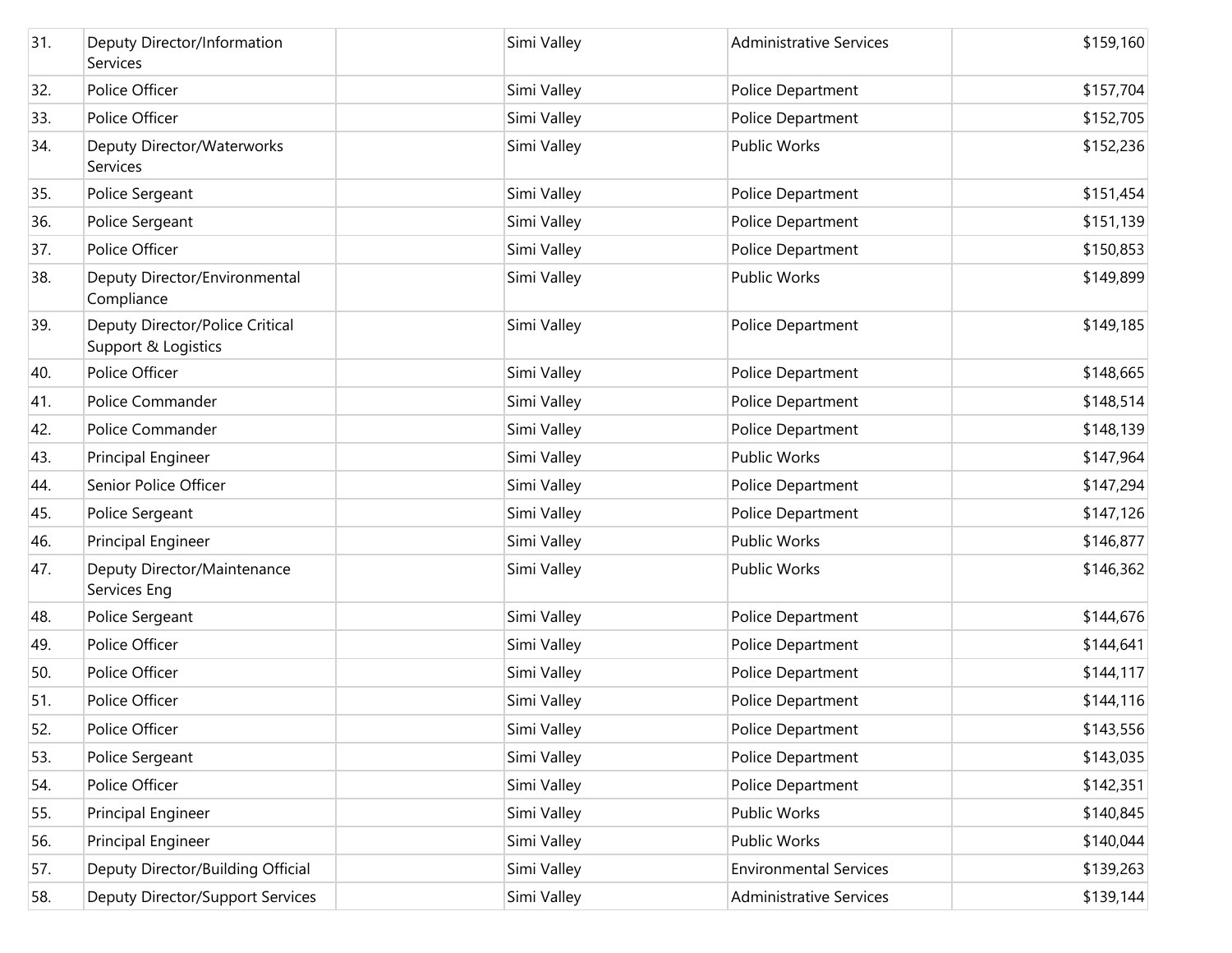| 59. | Deputy Director/Development<br>Services            | Simi Valley | <b>Public Works</b>            | \$137,581 |
|-----|----------------------------------------------------|-------------|--------------------------------|-----------|
| 60. | Police Officer                                     | Simi Valley | Police Department              | \$136,812 |
| 61. | Police Officer                                     | Simi Valley | Police Department              | \$136,805 |
| 62. | Deputy Director/Public Works<br>Administration     | Simi Valley | <b>Public Works</b>            | \$136,584 |
| 63. | Police Officer                                     | Simi Valley | Police Department              | \$136,401 |
| 64. | Senior Police Officer                              | Simi Valley | Police Department              | \$136,207 |
| 65. | Police Commander                                   | Simi Valley | Police Department              | \$135,284 |
| 66. | Senior Police Officer                              | Simi Valley | Police Department              | \$134,475 |
| 67. | Police Officer                                     | Simi Valley | Police Department              | \$134,355 |
| 68. | Police Officer                                     | Simi Valley | Police Department              | \$132,941 |
| 69. | Risk Manager                                       | Simi Valley | City Manager                   | \$132,887 |
| 70. | Deputy Director/Citizen Services                   | Simi Valley | <b>Community Services</b>      | \$132,495 |
| 71. | Police Sergeant                                    | Simi Valley | Police Department              | \$131,148 |
| 72. | Police Sergeant                                    | Simi Valley | Police Department              | \$128,888 |
| 73. | Police Officer                                     | Simi Valley | Police Department              | \$128,659 |
| 74. | Police Officer                                     | Simi Valley | Police Department              | \$128,435 |
| 75. | Police Officer                                     | Simi Valley | Police Department              | \$128,119 |
| 76. | Police Officer                                     | Simi Valley | Police Department              | \$127,797 |
| 77. | <b>Enterprise Systems Analyst</b>                  | Simi Valley | <b>Administrative Services</b> | \$127,461 |
| 78. | Deputy City Manager                                | Simi Valley | City Manager                   | \$127,151 |
| 79. | Police Officer                                     | Simi Valley | Police Department              | \$127,095 |
| 80. | Deputy Director/Community<br>Programs & Facilities | Simi Valley | <b>Community Services</b>      | \$126,543 |
| 81. | Police Officer                                     | Simi Valley | <b>Police Department</b>       | \$125,226 |
| 82. | Plant Operator III                                 | Simi Valley | Public Works                   | \$125,026 |
| 83. | Senior Engineer                                    | Simi Valley | Public Works                   | \$124,946 |
| 84. | Police Sergeant                                    | Simi Valley | Police Department              | \$124,905 |
| 85. | Administrative Officer                             | Simi Valley | <b>Environmental Services</b>  | \$124,592 |
| 86. | Police Officer                                     | Simi Valley | Police Department              | \$124,015 |
| 87. | Police Officer                                     | Simi Valley | Police Department              | \$123,610 |